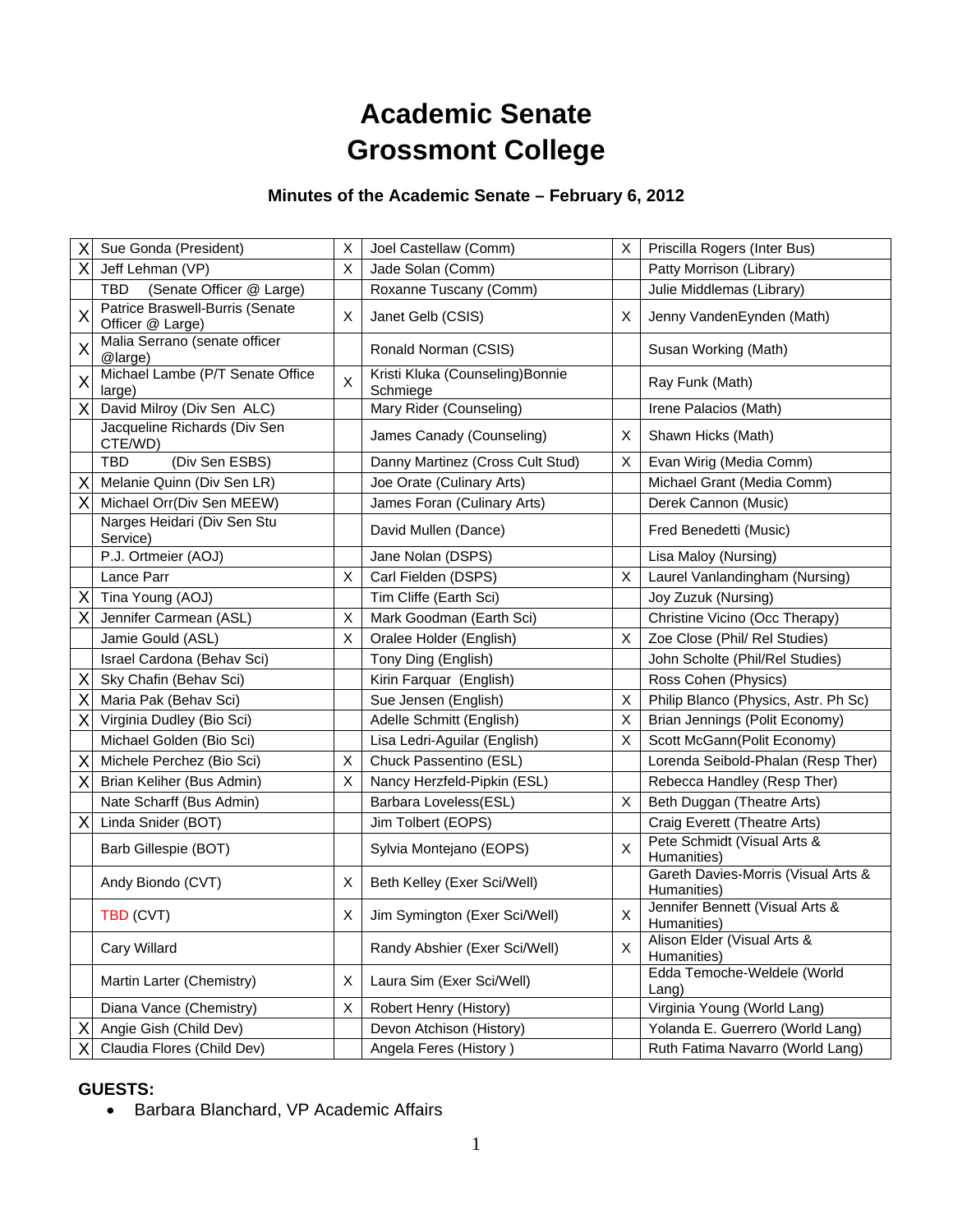Janet Castanos, Dean English, Social and Behavioral Sciences

# **RECORDER**: Rochelle Weiser

# **I. CALL TO ORDER (11:05)**

**A. Public Comment**  None

#### **B. Approval of Agenda**  A motion was made to approve the day's agenda. **M/S/U** Lambe/Milroy

**C. Approval of Minutes from December 5, 2011 and January 30, 2012. M/S/U** Carmean/Braswell-Burris Sue noted the priority registration highlights included in the December minutes; as well as clarified the committee needs that were included in the January minutes.

## **II. PRESIDENT'S REPORT – Sue Gonda**

- Sue reported on the Grossmont College Wellness initiative. The Wellness website is available to employees: http://www.grossmont.edu/wellness/. Note the fee-based courses and group activities available to GC employees--with the exception of the Yoga class, they've had been postponed until mid-semester.
- The faculty will be receiving information from GC President Sunny Cooke regarding an upcoming student survey. GC will be participating in a survey administered through from the Community College Student Survey of Student Engagement organization (CCSSE) www.ccsse.org/. The data collected from the survey will be used in the accreditation process as well in the planning processes. CCSSE has a random sampling of approximately 120 course sections; the survey will take students approximately 50 minutes to complete. Faculty will be notified if their section has been selected around March 1, and they have between 3/5 and 4/27 to administer it, thus giving faculty time to plan their course material around that 50 minute period. The survey has been used by other colleges and GC would like to implement an annual student survey. It was noted that online courses. In addition, faculty will receive a survey about student engagement as well. Senators could contact Barbara Blanchard with any questions they had regarding the survey.

## **III. COMMITTEES None**

# **IV. ACTION ITEMS**

## **A. Election of Senate Officer Replacement**

The replacement officer election would take place via the mailroom ballot box prior to the next Senate meeting, March 5.

## **B. BP/AP 4300 Instructional Field Trips and other Student Travel**

Sue asked for a motion to put the both BP 4300 and AP 4300 on the table. **M/S** Sim/Wirig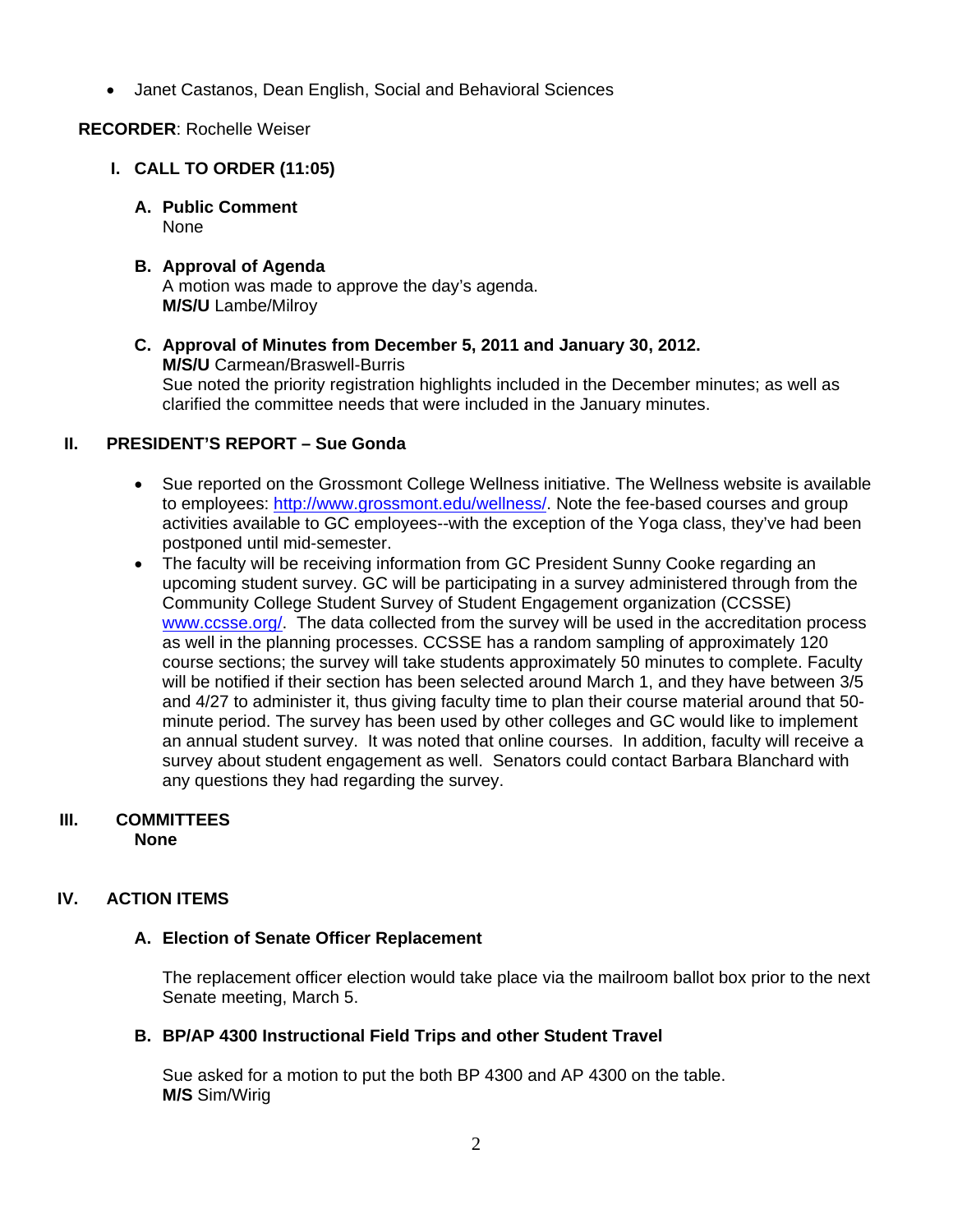Sue reviewed BP 4300 and the changes to the document. The following changes were made;

- The "strike through" of the first sentence of the first paragraph was an editing mistake and should remain in the document.
- The "strike through" of the first sentence of the third paragraph was an editing mistake and should remain in the document.

Sue reviewed AP 4300 and the changes that had been made to the document. It was clarified that both documents referred to class field trips, field courses, and team or performing arts events and off-campus alternate meeting locations; not class assignments/home work when students to visit places off campus as individuals.

Sue called for the question. **Motion Passed** 

## **C. Charge for the Academic Senate Part-Time Faculty Committee**

Sue asked for a motion to put the charge document on the table. **M/S** Milroy/Lambe

Sue reviewed the charge document and the changes made to it. The following changes were added;

- Remove the last bullet item in the Composition section; redundant.
- Add "Allied Health" to the Math, Natural Sciences, Exercise Science and Wellness Division
- Under the notes section, add "Minutes to be sent to all Part-Time faculty.

Some discussion occurred regarding the number of possible department representatives (45), and the possibility of having a very large committee; the Part-Time Senators realize not all are able to attend the meetings due to the nature of being a Part-Time faculty member, but would like the committee to be as inclusive as possible and allow voting privileges to those that are able to attend as department representatives. Sue also noted that the committee is an advisory committee to the Senate, versus a policy-setting body.

Mark Goodman called for the question. **Motion Passed** 

## **D. District's Educational Master Plan**

Sue asked for a motion to put the District Educational Master Plan on the table. **M/S** Braswell-Burris/Lambe

Sue reviewed the District's Educational Master Plan and the five areas of focus. The plan covers a fifteen-year span by looking at local trends and demographics. The EMP includes separate plans for the District and each of the two Colleges. Individuals from all three sites participated in the making of the EMP, including faculty, staff, administrators and students. It connects with GC's Strategic Plan and departments' individual six- and one-year plans. Individual department's changing trends and needs (e.g., technology changes) are still dealt with in a department's six year and annual plans.

Sue called for the question. **Motion passed**